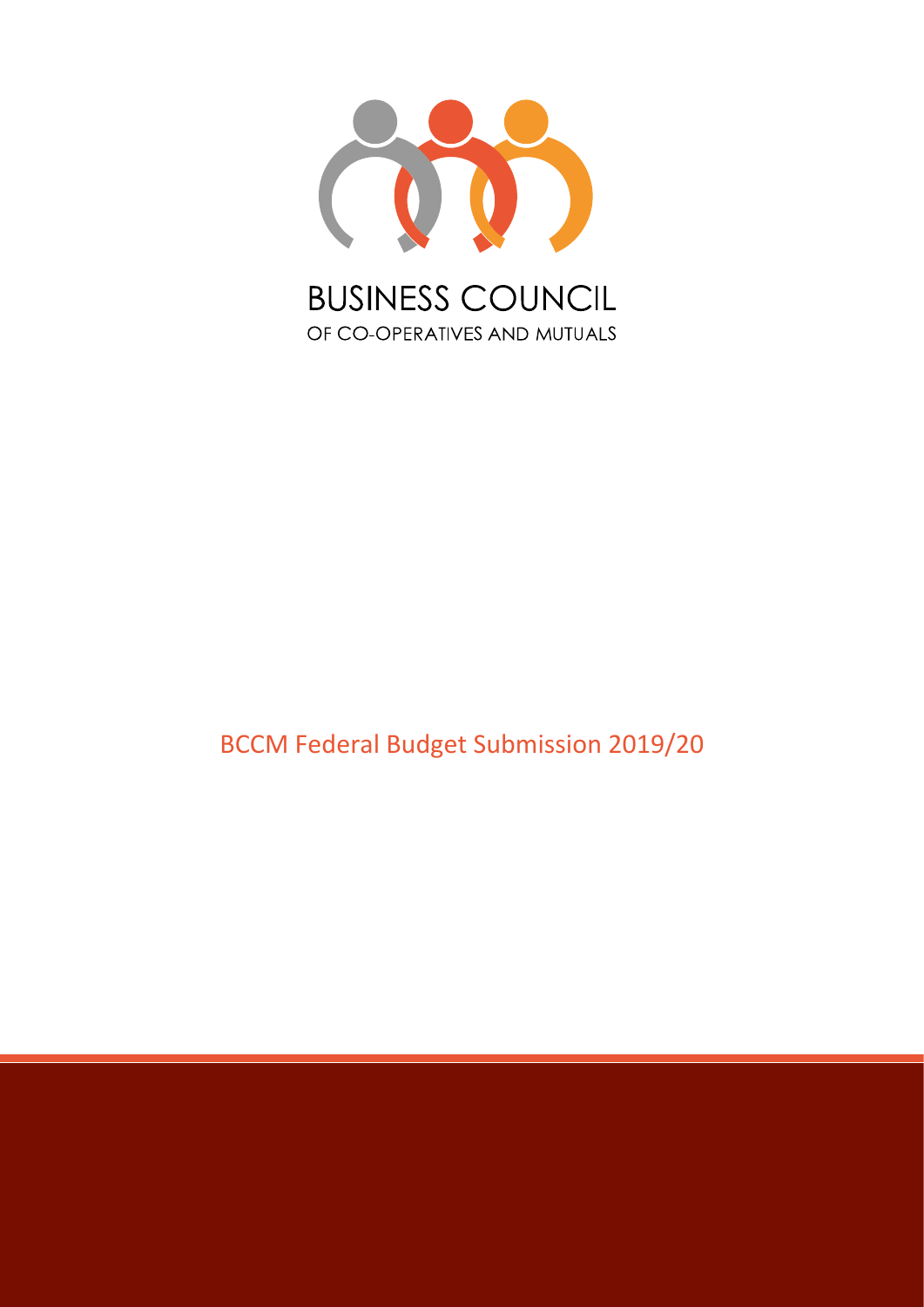

# Table of Contents

| $\mathbf{1}$  |     |                                                                                           |  |
|---------------|-----|-------------------------------------------------------------------------------------------|--|
| $\mathcal{L}$ |     |                                                                                           |  |
|               | 2.1 | Competition and choice for consumers is enhanced by the presence of CMEs 4                |  |
|               | 2.2 |                                                                                           |  |
| 3             |     |                                                                                           |  |
| 4             |     |                                                                                           |  |
| 5             |     |                                                                                           |  |
|               | 5.1 |                                                                                           |  |
|               | 5.2 | Inclusion in Modernising Business Registers and Director Identification Number projects 7 |  |
|               | 5.3 |                                                                                           |  |
| 6             |     |                                                                                           |  |
|               |     |                                                                                           |  |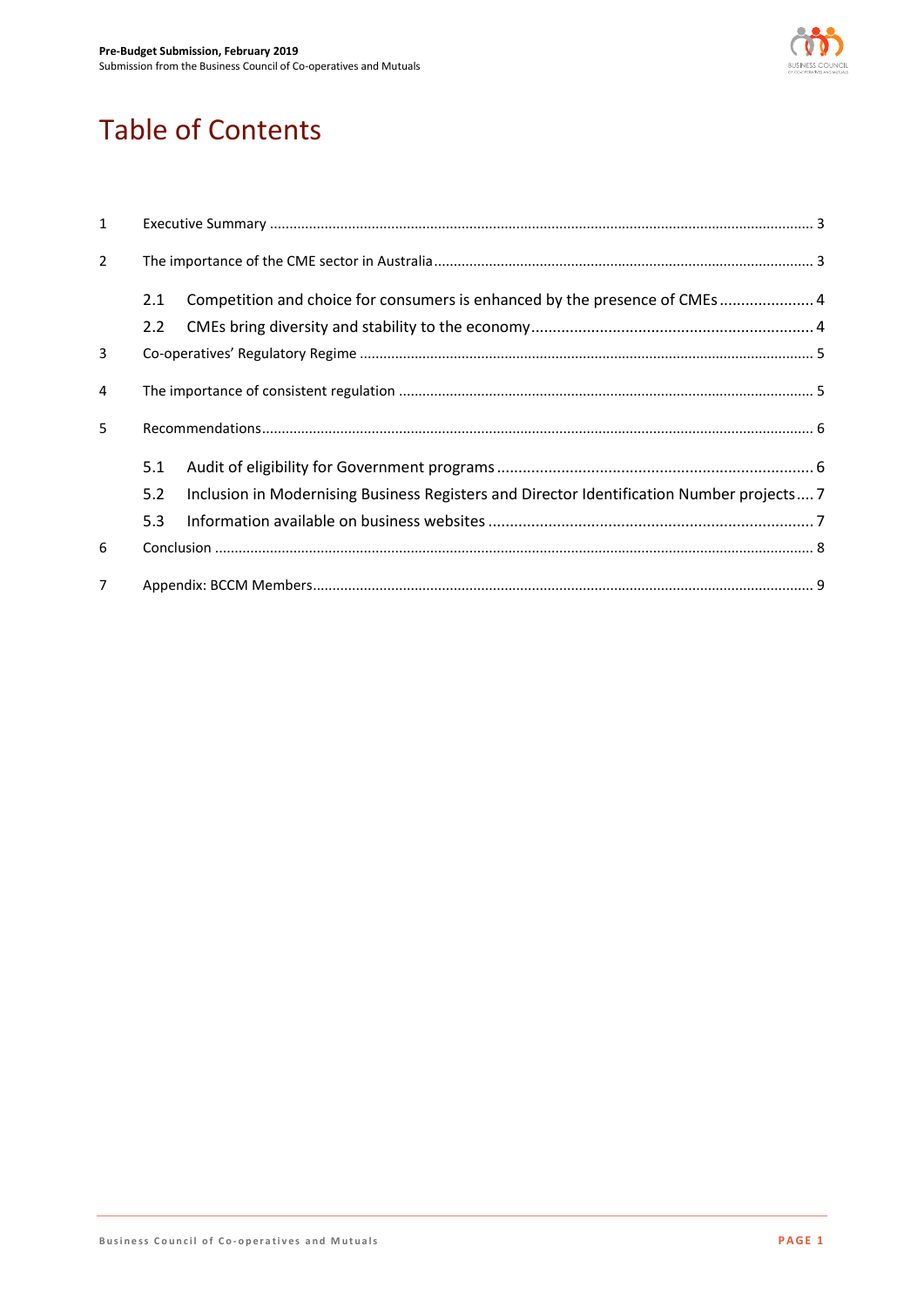

The Business Council of Co-operatives and Mutuals (BCCM) welcomes the opportunity to make a submission to provide views regarding priorities for the 2019-20 Budget.

Firms owned by their members operate in every sector of the economy. This overlooked part of the economy provides essential goods and services for eight in ten Australians who are members of at least one co-operative or mutually owned business. 1

Communities are increasingly turning to self-reliance and entrepreneurial responses to meet their local needs. Co-operative and mutual businesses offer self-help solutions to strengthen the economy and provide sustainable employment for Australians. Consequently, co-operatives and mutuals are agents of economic growth and prosperity. Improving the operating environment for co-operatives and mutuals will have a positive budgetary impact over time.

Th[e 2016 Senate Economics References Inquiry into the size, scope, and contribution of the co](https://www.aph.gov.au/Parliamentary_Business/Committees/Senate/Economics/Cooperatives)[operative and mutual sector](https://www.aph.gov.au/Parliamentary_Business/Committees/Senate/Economics/Cooperatives) (the Senate Inquiry) recommended Government improve the operating environment for co-operative and mutual businesses to enable them to compete on an even playing field with listed firms.

The sector recognises the important progress made in implementing recommendations of the Senate inquiry including measures to improve access to capital for growth and innovation. While several of the recommendations have been actioned, this submission proposes some further, simple actions of Government aimed at supporting this important business sector to operate effectively within the Australian economy.

#### **About the BCCM**

 $\overline{a}$ 

Formed in 2013 following the [United Nations International Year of Co-operatives,](https://social.un.org/coopsyear) the Business Council of Co-operatives and Mutuals (BCCM) is the peak body for Australian co-operatives, mutuals and member-owned enterprises. The BCCM represents a diverse range of enterprises operating in sectors including agriculture, finance and banking, insurance, motoring services, health services, aged care, disability employment, education, indigenous services, social housing and retail.

The BCCM advocates for recognition of the sector and for measures that create a level playing field between co-operatives and other businesses, including implementation of the recommendations of the Senate Economics References Committee [report into Cooperative, mutual and member-owned firms,](http://www.aph.gov.au/Parliamentary_Business/Committees/Senate/Economics/Cooperatives/Report) and implementation of the Hammond Review recommendations to [improve access to capital for CMEs.](https://treasury.gov.au/publication/p2017-t235882/)

 $1$  "Who knew Australians were so co[-operative? The size and scope of mutually owned co-ops in](http://www.tai.org.au/node/1902) Australia", Institute Paper 10, [The Australia Institute, Dennis, R. & Baker, D \(2012\)](http://www.tai.org.au/node/1902)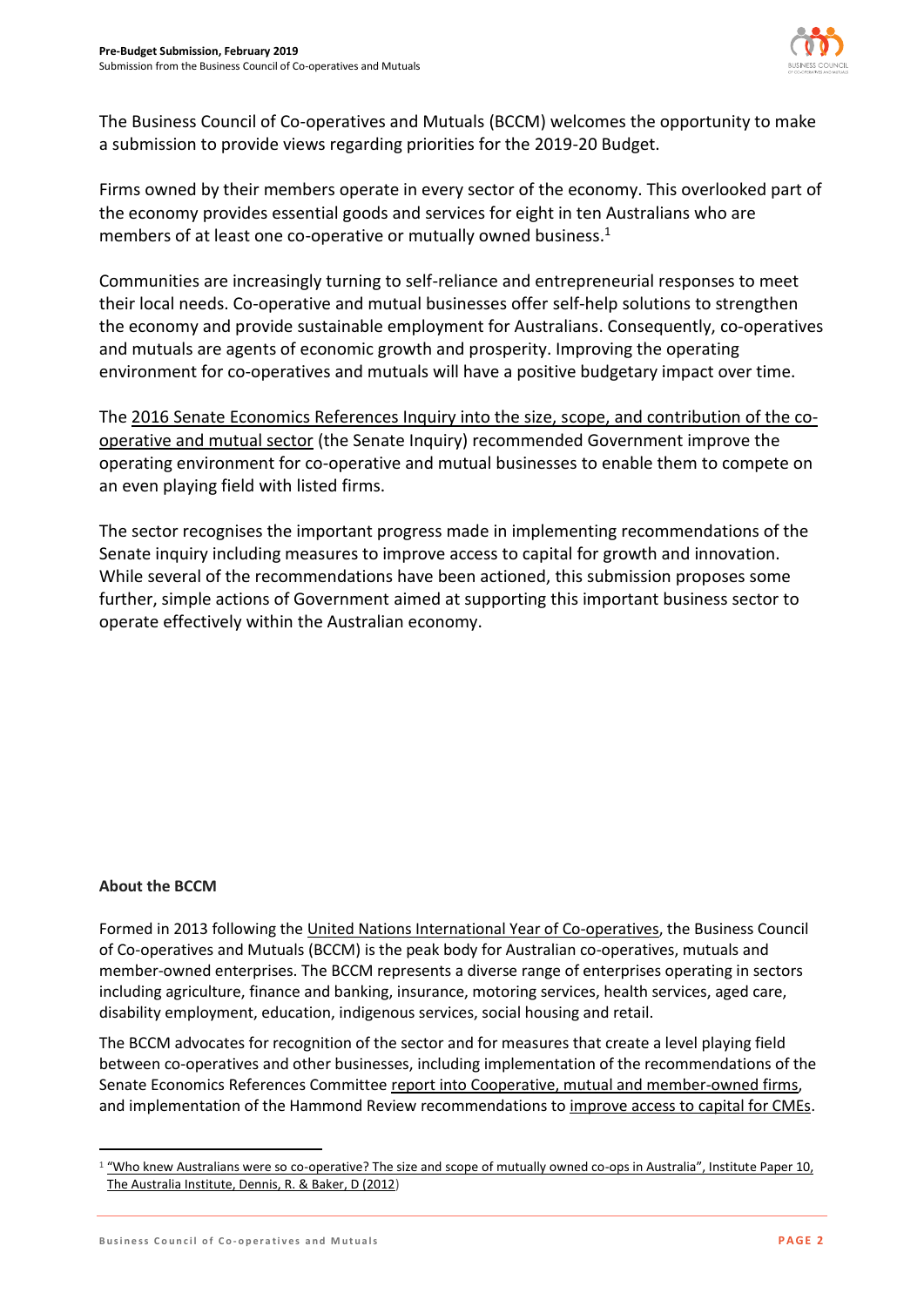

# 1 Executive Summary

This submission notes that co-operative and mutual enterprises (CMEs) contribute strongly to the national economy. CMEs are self-help organisations that bring diversity, competitive forces and consumer choice to markets. They address market failure by enabling smaller market participants, enterprises or individuals, to compete in markets that favour larger entrants. CMEs support regional communities, as well as particular interest groups in the community.

They create diversity in business which will act as a counterbalance to mitigate systemic risk to the economy. In this era of accountability, co-operatives and mutuals help rebuild and maintain trust in business.

Key recommendations are:

- 1. Funding for a full government audit of grant programs to ensure eligibility for cooperatives. This would directly address recommendations 10 and 11 of the Senate Inquiry.
- 2. Expansion of the modernising business registers program to include state and territory registered co-operative businesses.
- 3. Funding for upgrading and streamlining the information available on websites hosted by state registries (in partnership with state and territory governments). This would directly address Senate Inquiry Recommendation 6.

# 2 The importance of the CME sector in Australia

Co-operative and mutual enterprises (CMEs) are member-based businesses owned by or on behalf of their customers, employees, a group of like-minded producers or a combination of these. The purpose of these firms is different from other businesses. They exist to serve their members rather than to reward capital investors and they establish business strategies that take a longer-term view.

CMEs have been a part of the fabric of Australian life and business since the mid-1800s. More than 160,000 Australian businesses, including many small and family-owned businesses, enhance their efficiency and competitiveness through membership of an enterprise cooperative. Enterprise co-operatives add diversity and business model competition to markets, offering business consumers more choice.

The CME sector includes both not for profit and for profit entities. They run lean and efficient business operations for their members and their communities.

Co-operatives and mutuals are regulated under two regimes. State and territory regulated cooperatives are incorporated and regulated under the harmonised Co-operatives National Law as enacted in each state and territory (with the exception of Queensland). Mutuals and some co-operatives are regulated under the Federal Corporations Act.

CMEs have important characteristics that distinguish them from listed companies. They are a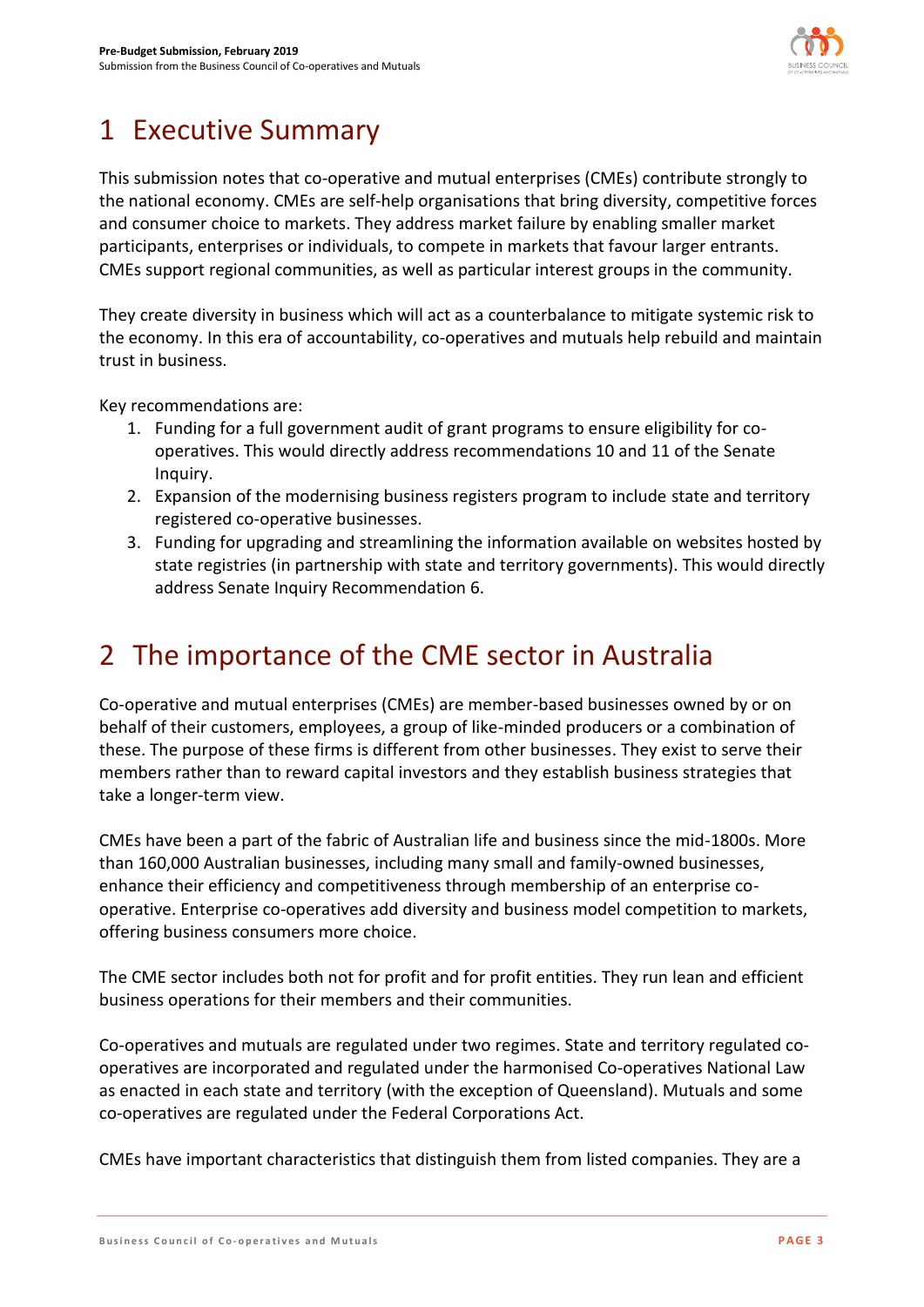

self-help response to the mutually identified needs of individuals or organisations. They are driven to meet both financial and social goals.

Both the context of their formation and their dual purpose leads to financial objectives of long term sustainability and a governance culture focused on best outcomes for members. CMEs operate in all sectors of the Australian economy, including in agriculture, banking and finance, insurance, retail, manufacturing, human services, education, housing, health, aged care and childcare and motoring services. CMEs have a long history in Australia going back to the second half of the nineteenth century.

The top 100 CMEs have turnover of approximately \$36 billion (excluding the turnover of member-owned superannuation funds). There are more than 13.5 million members of CMEs, more than double the number of ASX shareholders (6.68 million).

79 per cent of Australians are members of co-operative or mutually owned organisations.

### 2.1 Competition and choice for consumers is enhanced by the presence of CMEs

Consumer surveys demonstrate that CMEs are perceived as having strong local links to community, that they operate equitably, are trustworthy and customer focused.

Co-operatives enable businesses in different parts of a supply chain to jointly purchase programs and services such as access to marketing, manufacturing and export facilities, improving value for money and access to expert advice. Examples are Independent Liquor Group, a wholesale and marketing co-operative owned by independent bottle shop operators, or Capricorn Society, Australia's largest automotive parts buyer, providing services to some 19,000 automotive businesses across Australia and New Zealand.

### 2.2 CMEs bring diversity and stability to the economy

The CME sector is important to the prosperity of Australia because it helps to create a diverse economy that works in the interest of the widest number of people by sharing power in, and the rewards of, business.

They provide a way of marshalling the social and economic contributions of people, who may not be able or inclined to strike out on their own. In doing so they are innovators and enhance the diversity of market offerings.

They play a vital role in supporting the sustainability of small and medium enterprises giving Australia's business entrepreneurs the opportunity to compete in a global market that favours larger entrants.

The global financial crisis exposed the risk to leading economies of having markets dominated by similarly structured businesses that were focused on the same short to medium term economic outcomes.<sup>2</sup>

 $\overline{a}$ 

<sup>2</sup> "Resilience in a downturn: The power of financial cooperatives," Birchall, J (2013)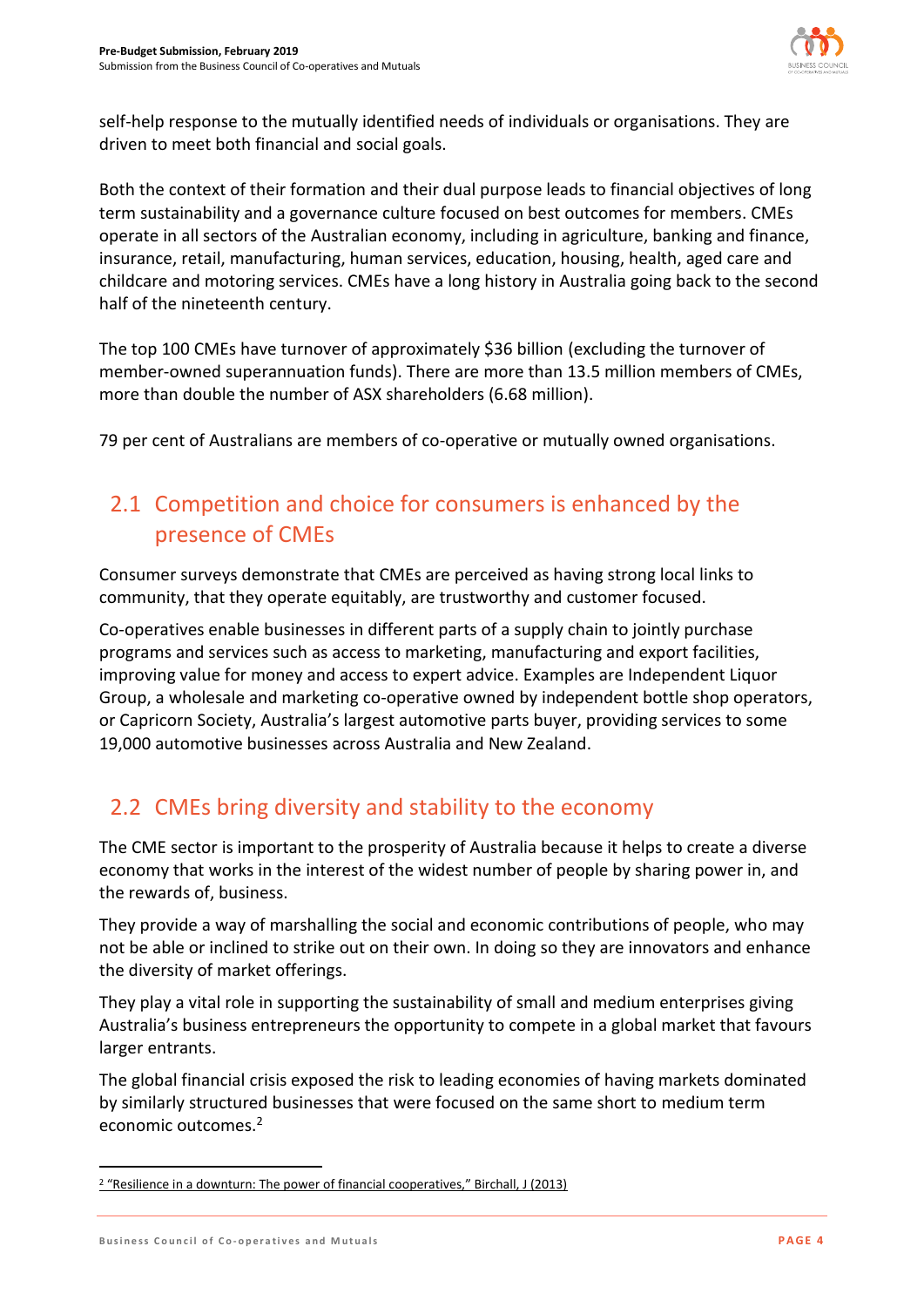

CMEs differ because they do not need to respond to short-term stock market pressures, enabling them to adopt longer-term business strategies. Their continuing presence in areas such as financial services, health insurance, retail and liquor supplies, agriculture and manufacturing ensures that there is diversity and independent operators in otherwise highly concentrated markets.

# 3 Co-operatives' Regulatory Regime

While mutual businesses are regulated under the federal Corporations Act, most co-operative businesses are registered under state or territory legislation: the harmonised [Co-operatives](https://www.fairtrading.nsw.gov.au/associations-and-co-operatives/co-operatives/about-co-operatives/co-operatives-national-law)  [National Law.](https://www.fairtrading.nsw.gov.au/associations-and-co-operatives/co-operatives/about-co-operatives/co-operatives-national-law) While most states and territories have enacted the uniform legislation, Queensland has failed to do so. Many co-operative businesses operate on a national level, and inconsistent regulation, along with a low level of understanding of the business model amongst some federal as well as state and territory regulators, has put co-operative businesses at significant disadvantage.

These disadvantages include:

- A lack of staff adequately trained in the co-operative business model to answer queries from members of the business community.
- Ineligibility for government grant rounds. This leads to organisations having to go through multiple channels to confirm eligibility or otherwise, and community based organisations deciding not to apply for funding for projects they would be eligible for.
- Failure to include the model in business simplification or red tape reduction initiatives such as the Modernising Business Registers program. As a result, an entire business sector will be excluded from a project designed to make doing business in Australia easier and more efficient.
- Lack of information available about the business model on government websites for people looking to form a co-operative.
- No single registry for co-operatives, resulting in fragmented data collection, paperbased processing, increased processing times, and a lack of information being made available to the public.

## 4 The importance of consistent regulation

Co-operative and mutual enterprises provide significant opportunities for Australian individuals and small businesses. Co-operative businesses operate in the same competitive markets as companies across Australia, in a number of sectors. With approximately 2,000 registered cooperatives, the sector is a significant contributor to the Australian economy. Co-operatives also provide vital services to over 160,000 businesses who are their members. They are direct employers and facilitate and support the employment of many other Australians through their supply chains and member-owners.

As with all business sectors it is important that co-operatives are regulated consistently and effectively. That co-operatives are often overlooked in federal-state regulatory initiatives has been recognised in the Senate Economics References Committee 2016 inquiry into the sector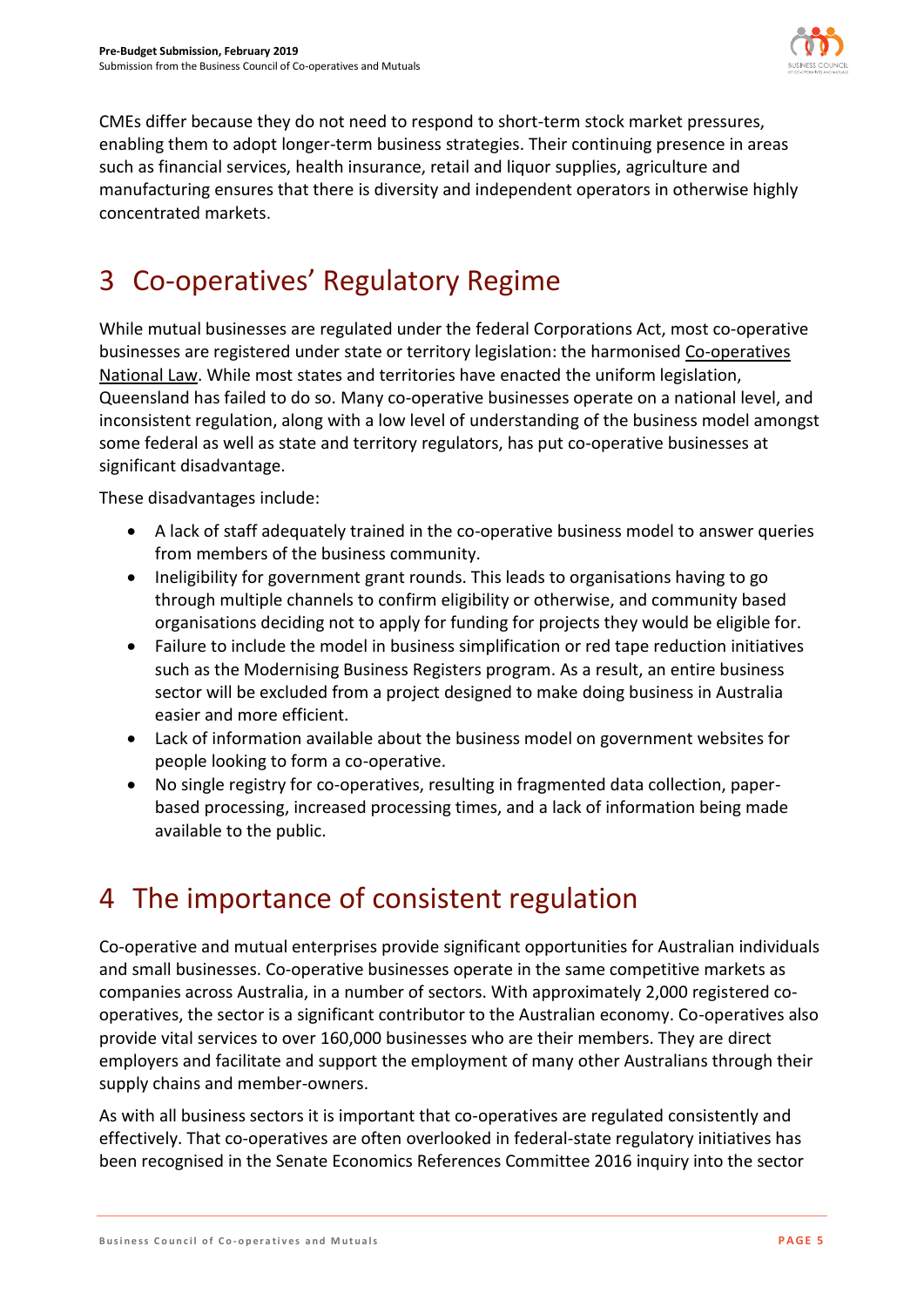

and the Harper Competition Review and, more recently at the Federal Parliamentary Inquiry into impediments to business investment. IT infrastructure for state and territory registries is outdated and does not permit online lodgement of details, and for many jurisdictions is still paper-based. Users of search facilities for co-operatives face the initial difficulty of identifying which state or territory register is relevant and then delays in receiving responses to search requests.

A public register for co-operatives is maintained by each State and Territory. The public register is required to hold registration details, details of directors and officers and information about lodgements such as annual returns.

These public registers do not adequately serve the needs of the co-operative sector or of those persons or businesses wishing to trade with co-operatives for the following reasons:

- a. Idiosyncratic registration numbering systems in each jurisdiction have no internal check digit like an ACN and bear no resemblance or relationship to the co-operative's ABN;
- b. Only Victoria permits a free search of registered co-operatives in that State. New South Wales and Western Australia publish an undated list of co-operatives;
- c. No State or Territory publishes statistics of numbers of registered co-operatives, new formations or de-registrations to inform policy or legislative review;
- d. The ABN register incorrectly records many co-operatives as 'other incorporated entity' or 'unincorporated entity';
- e. Searching for extracts or copies of publicly held documents reveals a system typical of registry services from the last century. There are delays of 3 or 5 days, in some jurisdictions the request can only be lodged by post and it is apparent that most administration is still paper based.

## 5 Recommendations

## 5.1 Audit of eligibility for Government programs

The BCCM is aware of the limit of legislative power in the Commonwealth to make laws with respect to State and Territory entities and that the findings in *Williams v Commonwealth of Australia*<sup>3</sup>may render co-operative businesses registered at state level ineligible for some Federal Government grant programs. Often when co-operatives otherwise should be eligible for grants, misinformation at departmental level leads to advice that they are not eligible.

To ensure parity of treatment of all business models across the economy, the Government should conduct a formal audit of all grant programs to clarify eligibility for co-operative businesses. The Government should also introduce a process to ensure clarity of eligibility in future grant rounds, and provide adequate training to relevant staff handling inquiries.

This measure would directly address recommendations 10 and 11 of the Senate Inquiry.

 $\overline{a}$ 

<sup>&</sup>lt;sup>3</sup> [2012] HCA 23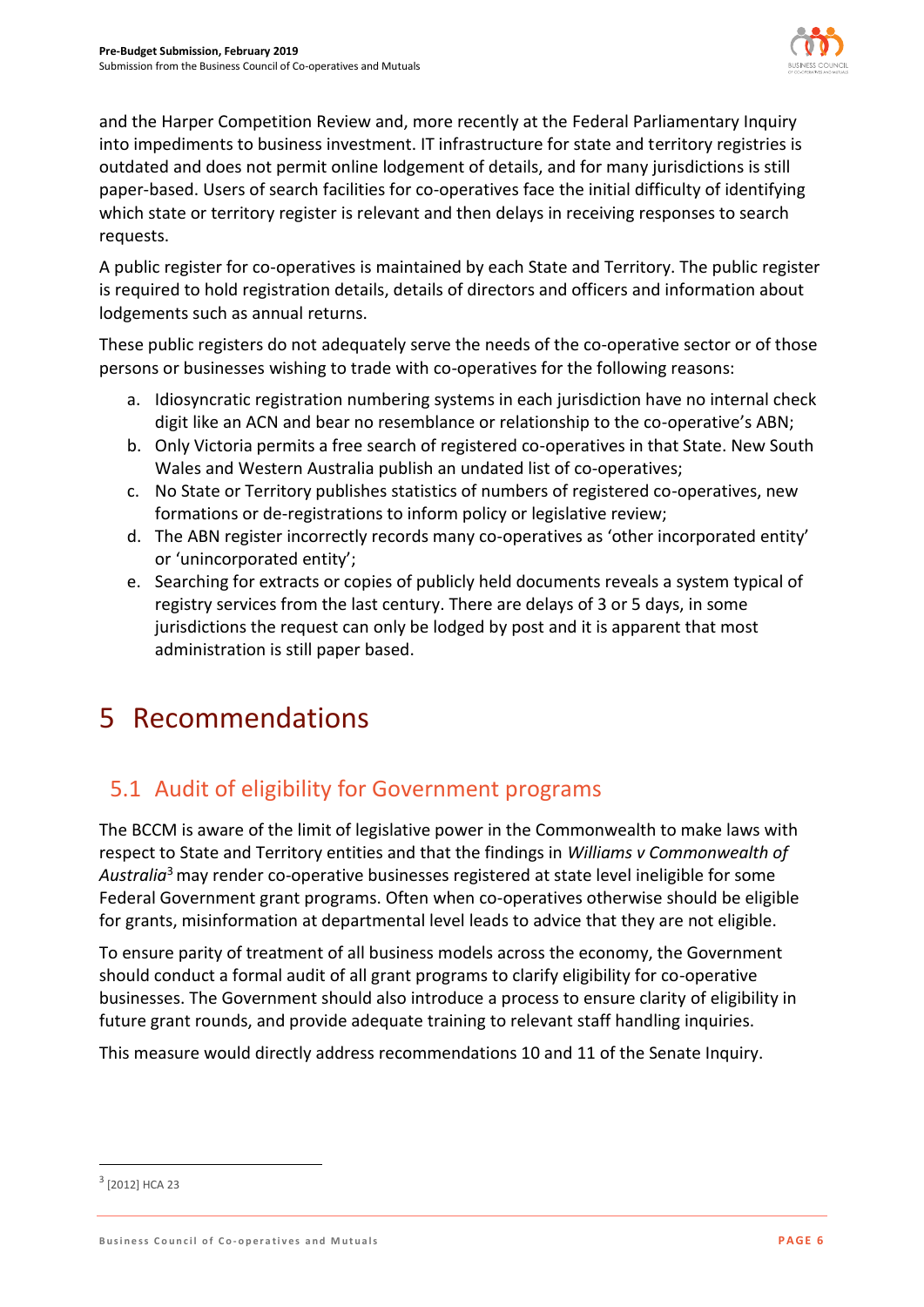

## 5.2 Inclusion in Modernising Business Registers and Director Identification Number projects

#### **Modernising Business Registers**

The transfer of regulatory responsibility for companies to the Commonwealth, under the Corporations Act 2001, impacted the co-operative and mutual sector. Under Commonwealth legislation, the company model became the dominant business model in Australia, whilst knowledge and professional expertise in respect of co-operative and mutual enterprises (CMEs) dwindled. Combining the many Commonwealth business registers to achieve a single, modern and efficient registry and data system is likely to further marginalise co-operatives unless they are included.

The BCCM is supportive of efforts to modernise business registries. A single national business register will provide strong data integrity that will serve the needs of a modern economy and the ability for businesses to register, report and search a single national database will reduce regulatory duplicity, and consequently reduce regulatory cost to both government and business. The availability of data that is sensitive to different business model characteristics will provide excellent information for regulatory reform and adaptation as the economy grows.

It is important that funding be available to ensure that the co-operative business sector is included in this program.

#### **Director Identification Numbers**

The Co-operatives National Law (CNL) provides for disqualification of persons as directors in similar circumstances to provisions for disqualification under the Corporations Act. Yet, there is no formal link between the register of disqualified directors maintained by ASIC and disqualification provisions for directors under the CNL. Extending a system for Director Identification Numbers (DIN) would ensure that persons seeking election as a director of a co-operative were not already disqualified or otherwise involved in failed companies.

### 5.3 Information available on business websites

In many instances State and Territory regulatory affairs websites, along with business advice websites funded by the Federal Government, do not contain information on the co-operative business structure. The BCCM has been working with state registries to address this issue but there is more work to be done.

For people interested in forming a social purpose organisation, the lack of information regarding the co-operative structure can cause difficulty in making an informed choice between the three basic corporate structures available in Australia: a co-operative, an incorporated association and a company.

Governments should ensure that the public are provided with sufficient and equal levels of information on all business models, to enable them to make an informed decision and to address the issue of balance and diversity of business structures within the economy.

While the State and Territory business websites are managed by those governments, the Federal Government could co-ordinate through COAG an updating of the information on these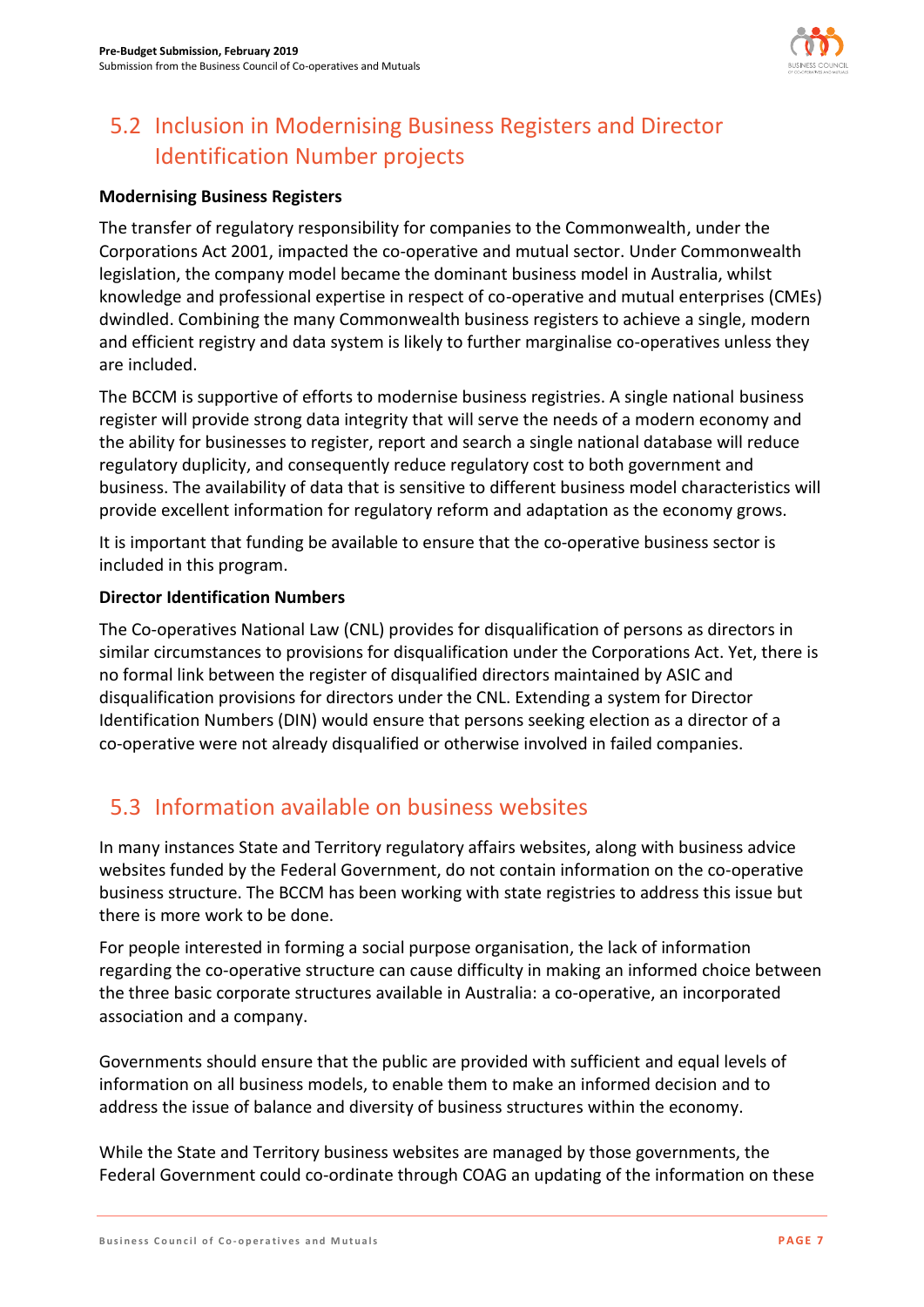

sites to streamline the information available.

The budgetary impact of this measure would be minimal since there are best practice examples available on some State websites that could be replicated uniformly across State and Federal websites. Further, on behalf of the sector the BCCM has developed regulatory technology and business resources designed to help co-operatives' formation; this technology and information is available to State and Federal Governments to link to or for publication on websites, reducing the need to develop resources from scratch.

Action on this issue would address recommendation 6 of the Senate Inquiry.

# 6 Conclusion

BCCM supports the Federal Government's proposals to reduce red tape and streamline business interaction with Government. The measures proposed in this submission would go some way to addressing the business disadvantages faced by co-operatives. It is therefore important to ensure that funding is allocated to bring co-operatives within the business modernisation program of the Federal Government to ensure that all corporate structures available to Australian citizens and Australian businesses receive parity of treatment.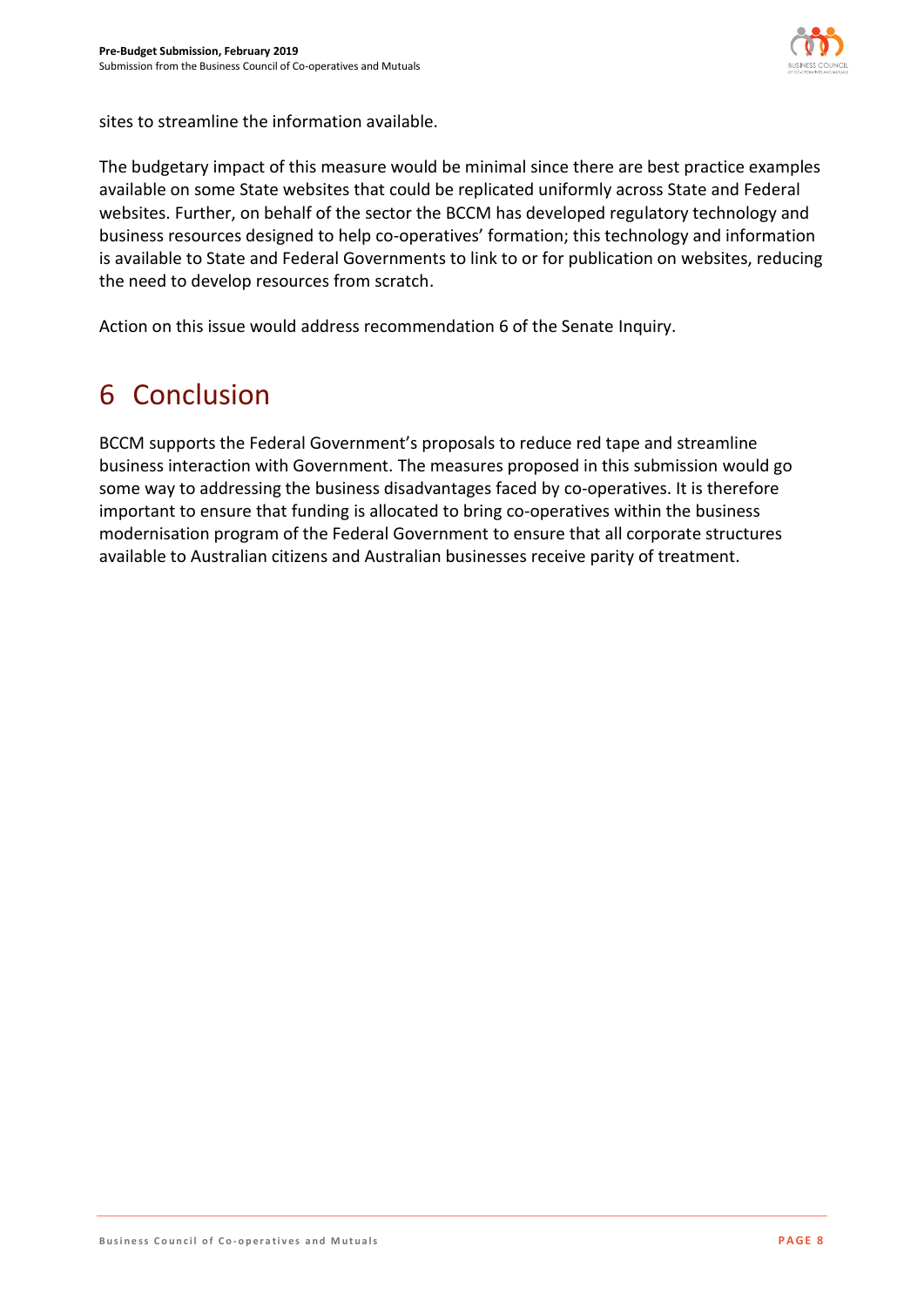

# 7 Appendix: BCCM Members

Almondco Australia APS Benefits Group Australian Military Bank Australian Scholarships Group Australian Unity Bank Australia Bank of us Bank Vic Bankfirst Beyond Bank Capricorn Society CareSuper Co-operative Bulk Handling (CBH) Common Equty Housing Limted (CEHL) Common Equity NSW Community Co-operative Store (Barossa) Community First Credit Union Credit Union Australia (CUA) Defence Bank Employers Mutual Limited (EML) Endeavour Mutual Bank Geraldton Fishermen's Co-operative Greater Bank **HCF** Heritage Bank IMB Bank MDA National National Health Co-op NRMA Northern Co-operative Meat Company (NCMC) P&N Bank People's Choice Credit Union Police Bank